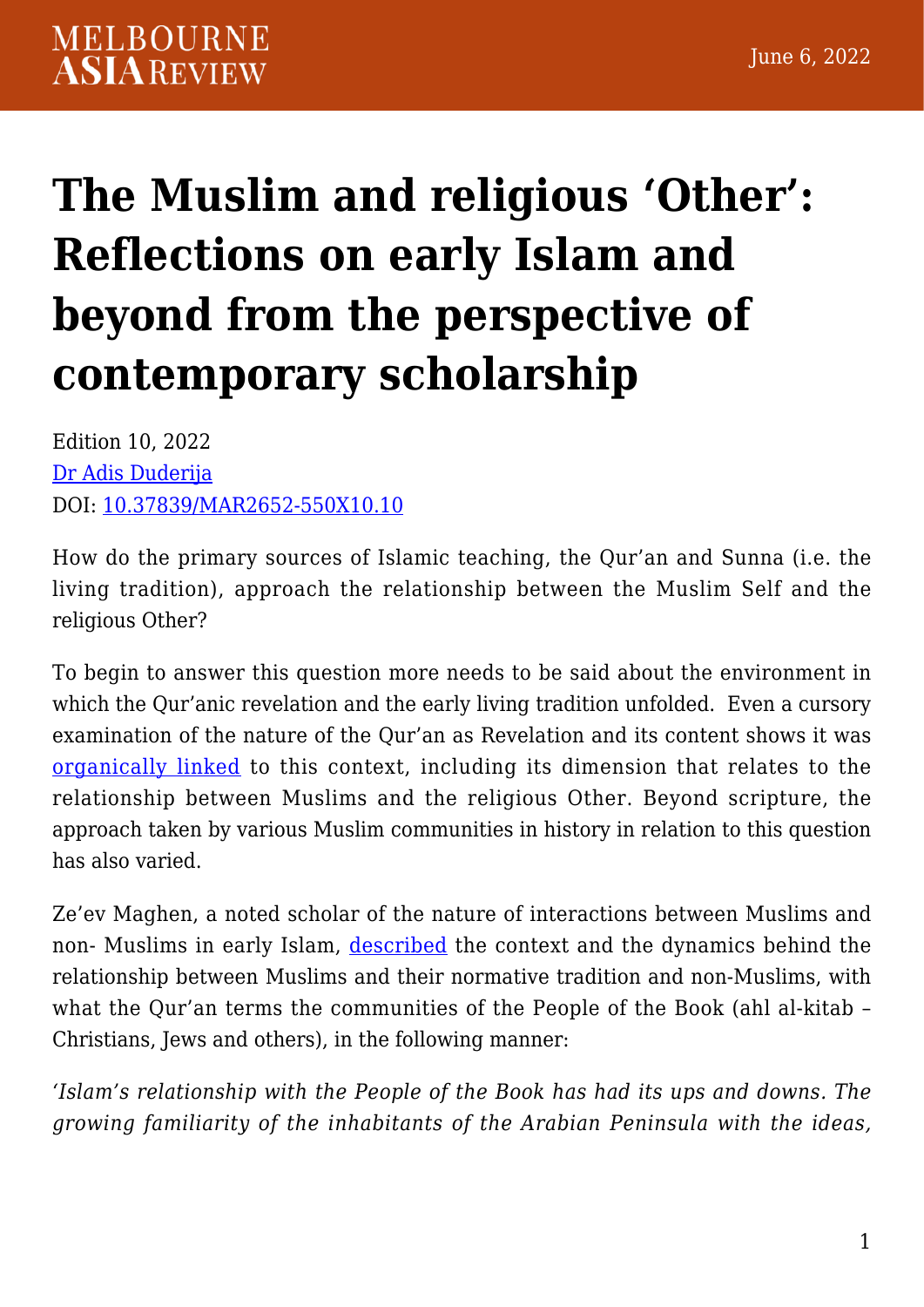*institutions and communities of the surrounding monotheisms, followed by the initial and increasingly intense encounters of the nascent Muslim umma with the same, bred the complex mixture of attitudes to Judaism, Christianity and Zoroastrianism discernable through the classical literature of the faith. The seminal texts and genres— Qur'ān, Hadīth, Tafsīr, Sharh, and Fiqh— evince a multifaceted and pendulating posture vis- à- vis the religio- cultural "other" that partakes more of dialectic than dogma'*

Based on Maghen's analysis, in addition to studies done by noted scholars Yohanan [Friedmann](https://www.cambridge.org/core/books/tolerance-and-coercion-in-islam/603974A9EFEDC7FBD00B38D0845AECAA) and Jacques [Waardenburg](https://www.degruyter.com/document/doi/10.1515/9783110200959/html?lang=en), several general points need to be considered.

First, as noted briefly above, the context behind the emergence of Islam was such that it took place alongside other already well- established religious communities, the most important of which, apart from Arabian pre- qur'anic beliefs, were Judaism, *Hanifiyya*, and Christianity. The very fabric and nature of the message embodied in the Qur'an clearly [depicts](https://press.princeton.edu/books/hardcover/9780691059501/the-qurans-self-image) many of the events and attitudes of the Muslim community toward the non-Muslim Other and *vice versa*.

Second, as noted above, it is essential to point out that the qur'anic attitude (and Muhammad's praxis) toward the non-Muslim Other is highly contextual in nature and therefore could be described as context-dependent. As such, [scholars](https://www.researchgate.net/publication/281930707_The_Question_of_Salvation_of_Non-Muslims_The_Exegesis_of_Muhammad_Asad) have talked about the presence of salvifically inclusivist and exclusivist verses in the Qur'an.

Additionally, for the large part of the 'formative period' of the Muslim community in Medina, a climate of conflict, friction, and hostility prevailed among Muslims, Arab polytheists, large Jewish tribes, Christians, and what Qur'an terms religious hypocrites (*munafiqun*), under which Muslims were constantly concerned about the sheer survival of their community.

William Montgomery Watt, a noted scholar of the formative Islamic period, [described](https://www.amazon.com.au/Muhammad-at-Medina-Montgomery-Watt/dp/1298492777) the circumstances and the motives behind the relationship between Muslims and non-Muslims, especially between the Prophet of Islam and Jews in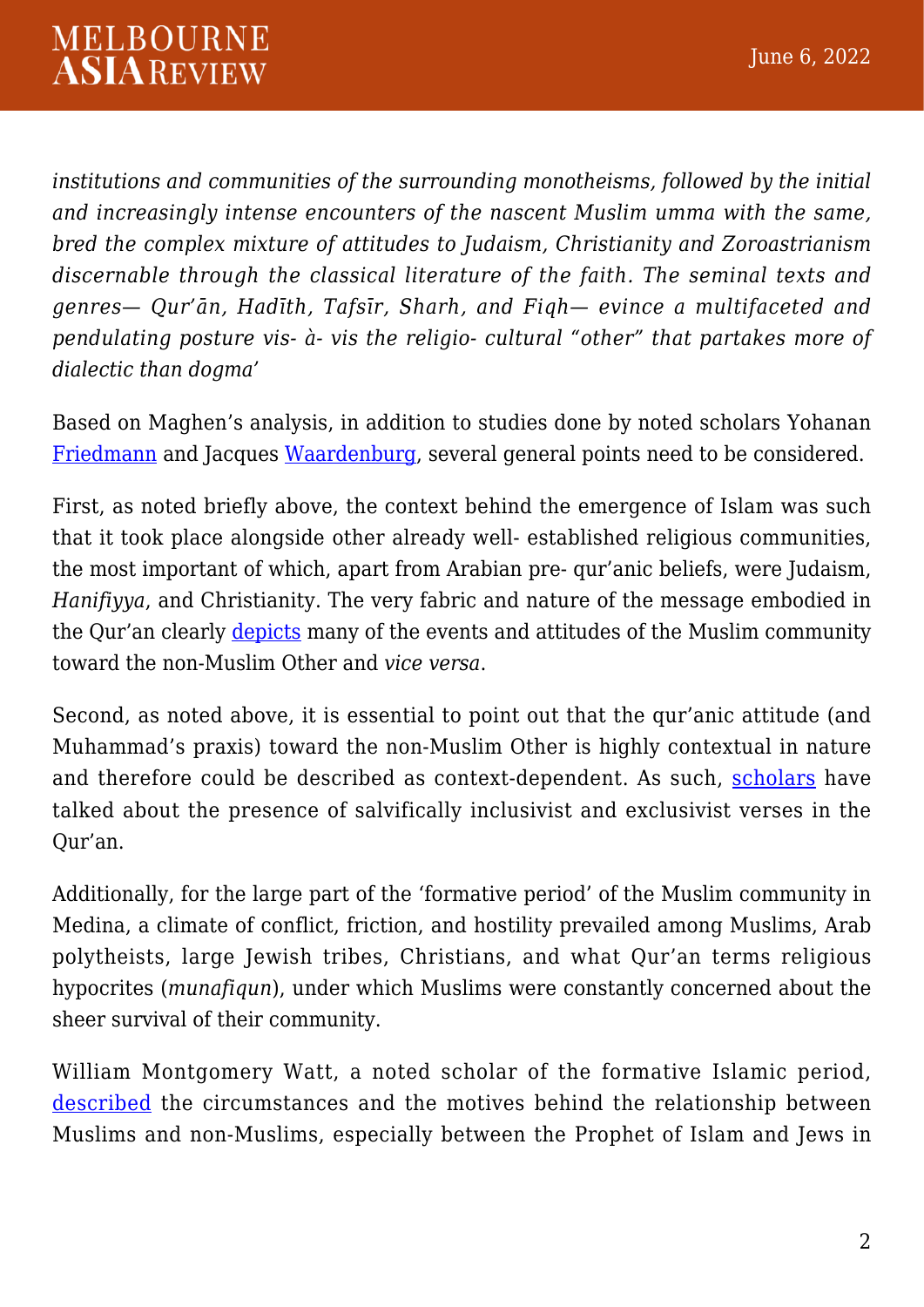Medina, as follows:

'*In Muhammad's first two years at Medina the Jews were the most dangerous critics of his claim to be a prophet, and the religious fervour of his followers, on which so much depended, was liable to be greatly reduced unless Jewish criticisms could be silenced or rendered impotent. . . . in so far as the Jews changed their attitude and ceased to be actively hostile, they were unmolested'*

This context often expressed itself in a reactionary, antagonistic type of identity toward the religious Other. This is [well evidenced](https://press.princeton.edu/books/hardcover/9780691059501/the-qurans-self-image) not only in the Qur'an but also in additional 'canonical' literature such as the hadith and Islamic jurisprudence. This has led to the development of ideas and religious/legal concepts such as *al- wala' wa'l bara'* and *tashabbuh bi-l kuffar* that emphasised the distinctiveness of Muslims in relation to the Religious Other.

In the modern context, Islamic fundamentalist and extremist groups have employed these concepts to not only distance themselves from whom they consider to be unbelievers (*kuffar*) but from what they view to be deviant Muslims. Proponents of Islamic moderation (*wasatiyya*) and progressives are rethinking these concepts through applying a contextualist and historical lens to them, thereby either restricting their applicability or challenging their validity.

This context-dependency of the scriptures toward the view of the Religious Other (and, therefore, by implication the religious Self) led scholar Jacques [Waardenburg](https://www.degruyter.com/document/doi/10.1515/9783110200959/html?lang=en) to assert that 'Looking back at the interaction of the new Islamic religious movement with the existing religious communities, we are struck by the importance of sociopolitical factors'.

Religious ideas were also significant in understanding the nature of the Muslim Self and Religious Other relationship, since, as alluded to above, Qur'anic Islamic religious identity is inextricably linked with the religious identity of others, notably Jews and Christians. Thus, the religious aspects of, and interactions between, various religious communities in the qur'anic *milieu* led to the construction of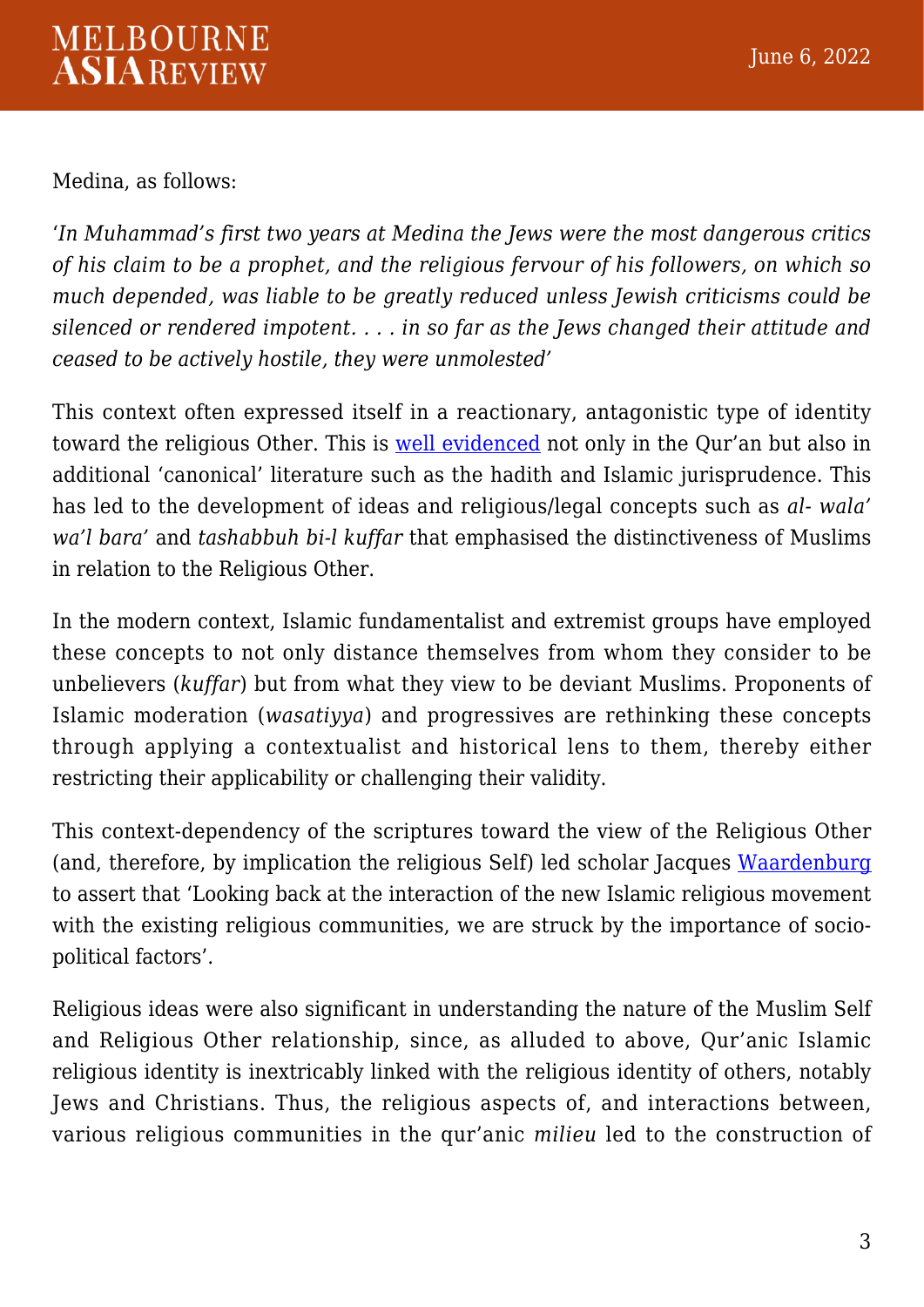religious identity of Muslims and played a particularly important role in it. For example, in his study on the question to what extent Qur'anic scripture emphasised confessional distinctiveness, Scholar Fred [Donner](https://www.hup.harvard.edu/catalog.php?isbn=9780674064140) asserted that, scripturally (that is, based upon qur'anic evidence) and in early Islam, the community which Donner terms the Believers ( *mu'minin*) seems to have been originally conceptualised as independent of confessional identities. (It was only later— apparently during the third quarter of the first century A.H.— that membership in the community of Believers came to be seen as confessional identity in itself: Being a Believer and Muslim meant that one could not also be a Christian, say, or a Jew.) In other words, Donner adduced substantial evidence that it could be argued that Qur'anically (some) Jews and Christians qualify as *mu'minun* (believers) as well as *muslimun* (those who submit to God).

Friedmann [detected](https://www.cambridge.org/core/books/tolerance-and-coercion-in-islam/603974A9EFEDC7FBD00B38D0845AECAA) a similar ancient layer in the Islamic tradition during which the boundaries of the Muslim community had not been precisely delineated and according to which 'the Jews and the Christians belonged to the community of Muhammad.' This 'ancient layer of tradition … was in general more considerate toward the People of the Book than that which eventually became the established law'.

Another trend significant in the historical development of the Muslim religious Self vis-à-vis the Religious Other was the gradual, ever-growing, religious selfconsciousness of the Prophet of Islam and his early community. While attempts to find common ground occurred more frequently during the earlier periods of Muhammad's life, later periods increasingly stressed confessional and self-conscious Muslim identity.

An additional point to be considered is the qur'anic concept of a *hanif*/*millat Ibrahim*. Qur'anically, this belief system is presented as a primordial, monotheistic *Urreligion* based on the belief in One, True God as embodied by Abraham's message (Arabic, *Ibrahim*)— considered as the universal belief system and as *potentially* the final evolution in Qur'an's attitude toward the religious Self and the Other. As noted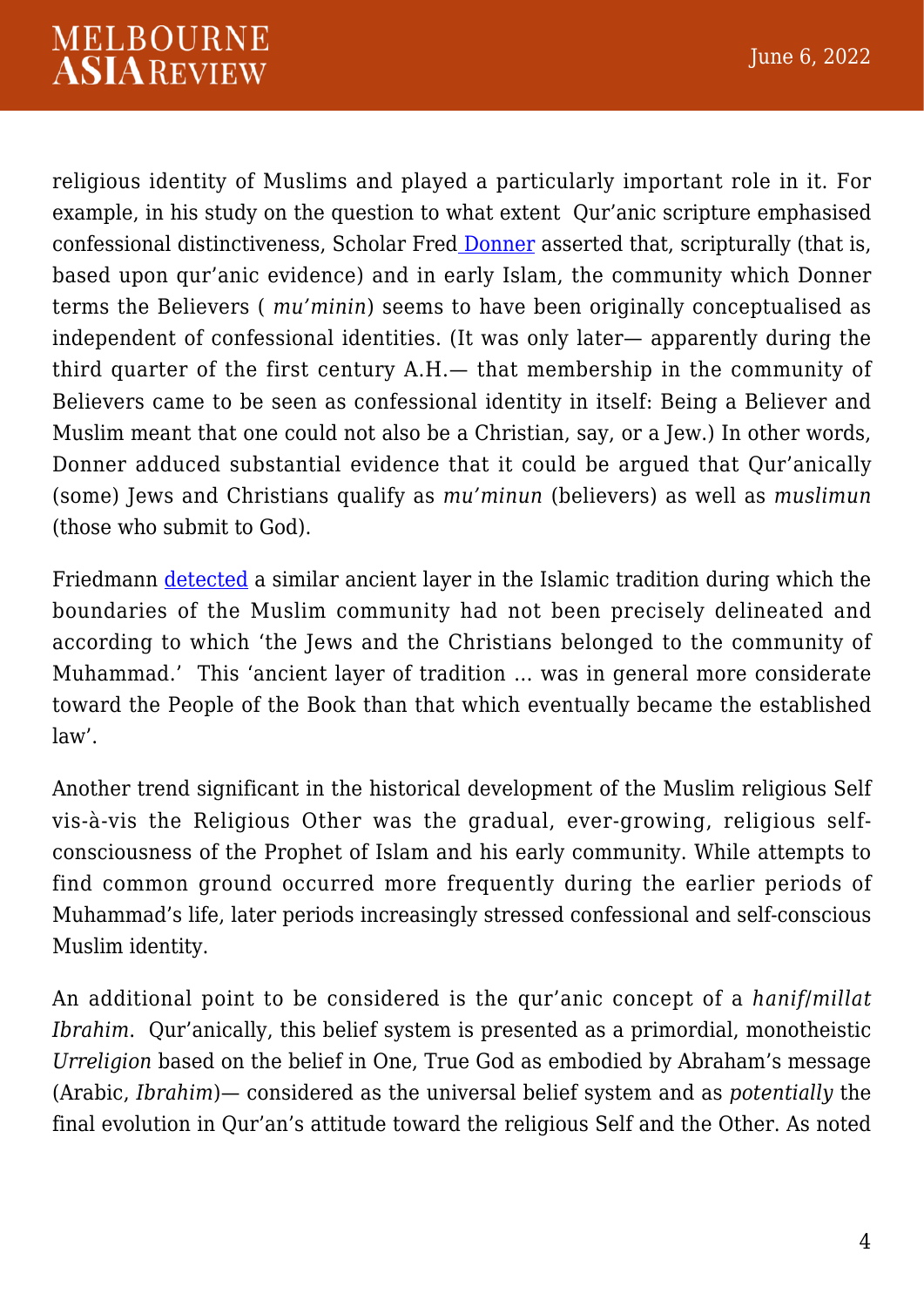by [Waardenburg,](https://protect-au.mimecast.com/s/MwSTCK1qwBS2NR6ZwCM5bG8?domain=degruyter.com) it is, however, unclear whether the Qur'an identified what became historical Islam 'as *the only* or merely as *one possible* realization of the primordial religion, the *hanīfīya*, on earth.'

## **Beyond Early Islam**

In the post-revelatory times, the major delineating feature that marked the relationship between the Muslim religious Self and the religious Other was the fact that Islam became an imperial faith, and that Muslims in many contexts belonged to the ruling elite. Hence, Muslims were in a [position](https://www.cambridge.org/core/books/tolerance-and-coercion-in-islam/603974A9EFEDC7FBD00B38D0845AECAA) 'to determine the nature of their relationship with the others in conformity with their world-view and in accordance with their beliefs.' How Muslims determined this relationship is varied, with examples of both the ethic of pluralism and exclusivism. My focus will be on the ethic of pluralism.

The notion of 'ethic of pluralism' that I use here is embodied in the idea of intrinsic metaphysical unity between human beings. It is akin to the argument that in the soul of each human being resides a spark of Divine flame which connects all to the Divine as well as to each other. One consequence of this spiritual unity of the entire human race is the idea of respecting the religious Other and, on this basis, working together toward the achievement of common goals and interests. This is only possible if coexistence and mutual respect regarding the religious Other are the norm. This ethic of pluralism in Islam was, to various degrees of success, implemented in past and present Muslim societies. [Historians of Islam](https://escholarship.mcgill.ca/downloads/v979v339k?locale=en) name the Umayyad Spain, Fatimid Egypt, Ottoman Turkey, and Mughal India as examples of Muslims 'who based their policies towards minorities on the Qur'an's intrinsically humanist ethos, exemplified to them by the Prophet in his community at Medina'.

In more contemporary times, some attempts by Muslim political and religious leaders, such as those behind the [Marrakesh Declaration](https://www.marrakeshdeclaration.org/) on the rights of religious minorities in predominantly Muslim majorities can be seen to stay true to and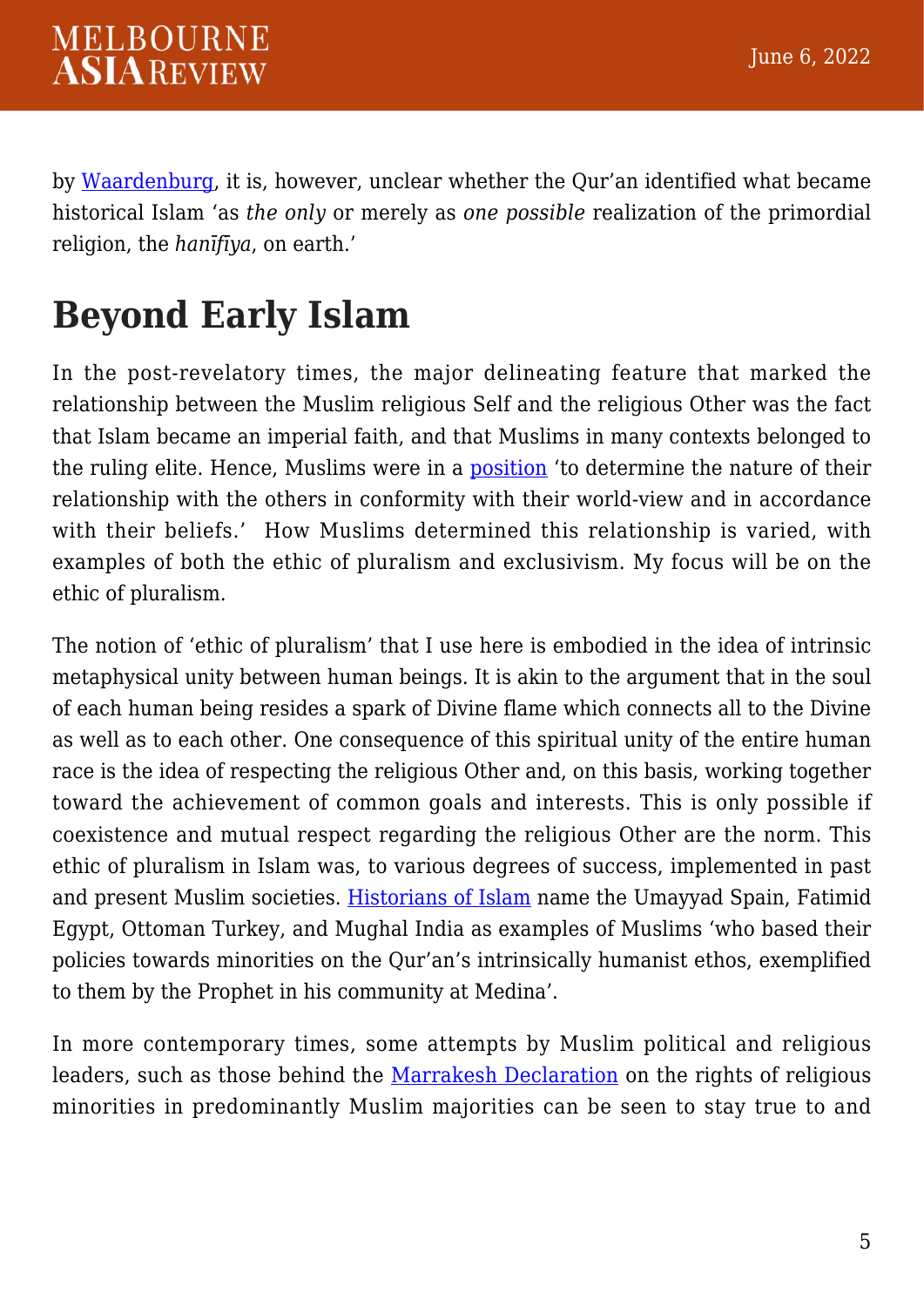amplify this ethic of pluralism. The immediate context that saw the urgent need for the establishment of this legal framework and call to action was the rise of violent extremist Muslim groups such as ISIS/Da'esh, but the timing of the Declaration itself was to mark the 1,400th anniversary of the Charter of Medina which [it](https://www.marrakeshdeclaration.org/) describes as a 'constitutional contract between the Prophet Muhammad, God's peace and blessings be upon him, and the people of Medina, which guaranteed the religious liberty of all, regardless of faith.'

Among others, the Declaration calls upon the various national religious groups 'to address their mutual state of selective amnesia that blocks memories of centuries of joint and shared living on the same land; we call upon them to rebuild the past by reviving this tradition of conviviality, and restoring our shared trust that has been eroded by extremists using acts of terror and aggression' and to 'affirm that it is unconscionable to employ religion for the purpose of aggressing upon the rights of religious minorities in Muslim countries.'

Some contemporary [progressive Muslim groups](https://www.routledge.com/The-Imperatives-of-Progressive-Islam/Duderija/p/book/9781138364110#:~:text=Book%20Description,-With%20the%20proliferation&text=This%20book%20brings%20together%20the,hermeneutics%20in%20the%20Islamic%20tradition.) have taken the ethic of pluralism beyond its moral, ethical, legal and socio-political dimensions and have developed an Islamic soteriology and theology of pluralism.

## **The Muslim Other**

Early Islam witnessed several foundational events that not only significantly shaped the relationship between the Muslim Self and the Religious Other, but also the idea of the Muslim Internal Other. Faced by the mushrooming of diverse Muslim theological and juristic schools of thought in the first two to three centuries of Islam in particular (some of which are still present today despite a millennium of attempts by many to enforce an Islamic orthodoxy) as the Islamic interpretive tradition began to take shape one of the main questions that entertained the minds of many a Muslim scholar/theologian is what it means to be a true Muslim and what are the boundaries of faith (*iman*). Some answers to these questions are documented by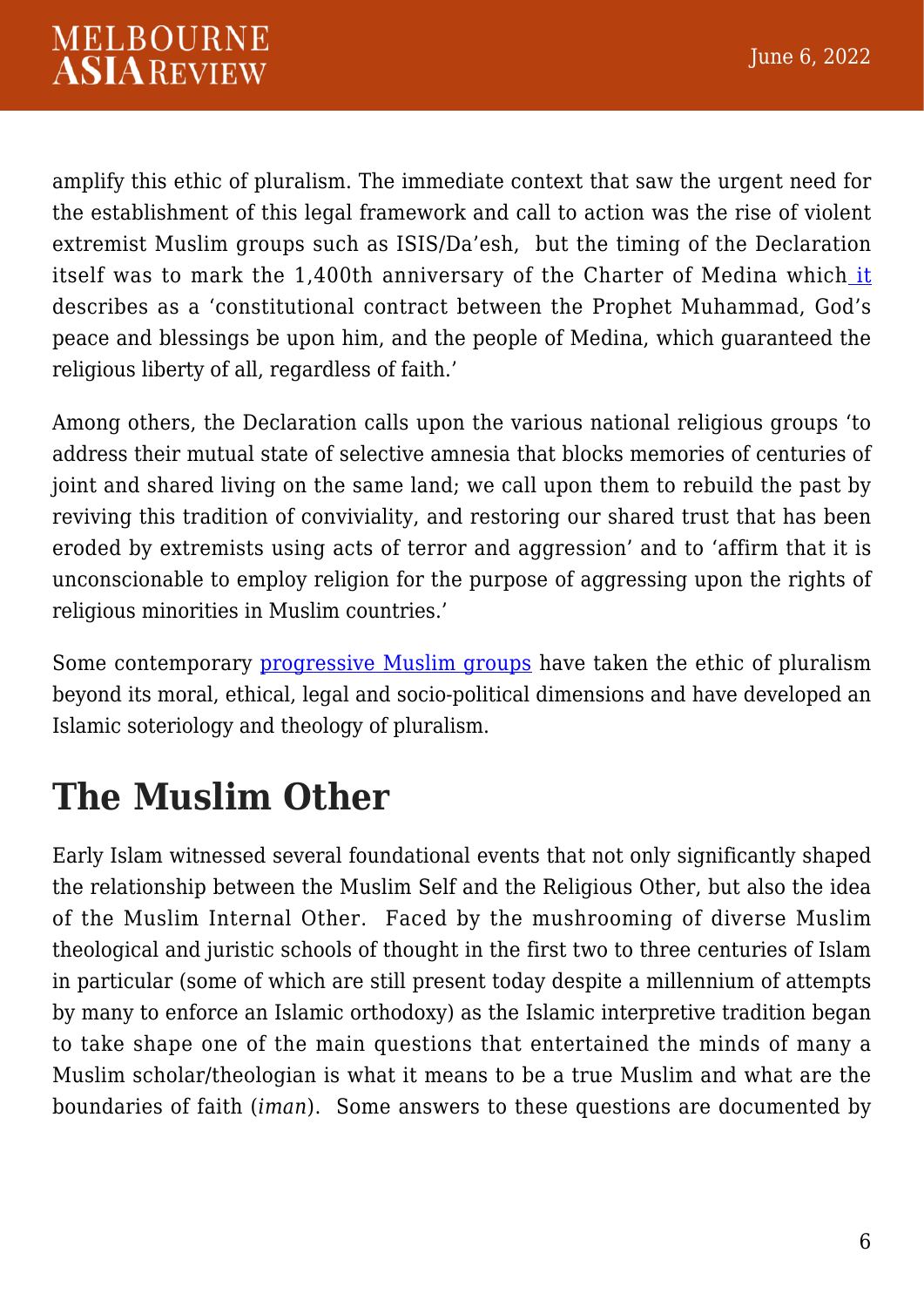pre-modern Muslim scholars such as Shahrastani (d.1153 CE), one of the earliest Islamic 'heresiographers' and scholar of comparative religion in his work *Religious Parties and Schools of Philosophy* [i.e. *Kitāb al-milal*].

It is noteworthy that, historically speaking, the major theological schools in Islam have theologically invested a lot in the idea of a Saved Sect, a trend that still exists [today](https://brill.com/view/title/60073) predominantly in Athari/Salafi and Asha'ri schools of thought providing a very narrow understanding and definition of the [concept](https://link.springer.com/book/10.1057/9780230337862) of a religiously ideal believer. Relatedly, the [accusations of unbelief](https://brill.com/view/title/32385), including in what today are considered mainstream approaches to the Islamic tradition, were not infrequent.

The answer to the questions of correct belief remains contested as does the idea of what constitutes (Sunni) [Islamic orthodoxy](https://chechnyaconference.org/material/chechnya-conference-statement-english.pdf) to this very day, reminding us of the reality of a very diverse number of Islamic sects and denominations over time. Over the last two decades we have witnessed an increase in [Islamic sectarianism](https://melbourneasiareview.edu.au/how-progressive-cosmopolitan-and-social-justice-oriented-islam-can-help-overcome-sectarianism/?fbclid=IwAR0oZuXq0PzQOo5VQk4p8fLAczyRnJuKsevAvXYuSqpSaHW3L5T9u47RNLs) and despite some [efforts](https://ammanmessage.com/) to enhance Islamic ecumenism the current socio-political and religious reality suggests that the major religious players are too invested in their own versions of Islamic history to be able to **[overcome](https://melbourneasiareview.edu.au/how-progressive-cosmopolitan-and-social-justice-oriented-islam-can-help-overcome-sectarianism/?fbclid=IwAR0oZuXq0PzQOo5VQk4p8fLAczyRnJuKsevAvXYuSqpSaHW3L5T9u47RNLs)** this sectarian heritage that they carry and, in many ways, embody.

## **Conclusion**

In summary, it would be fair to conclude that the relationship between the Muslim religious Self and the religious Other was contextual and underwent several shifts and developments that are evident both in the nature of the Qur'anic revelation and in early Muslim history. Given the nature of the historical sources, the exact dates of these shifts cannot be ascertained with certainty and therefore no uniform normative stance on the nature of this relationship can be deduced. This conclusion is reflected in the ongoing debates between various Muslims groups as to what this attitude or approach toward the Religious Other should be. The aforementioned Marakesh Declaration, the path of Islamic extremist and progressive groups are examples.